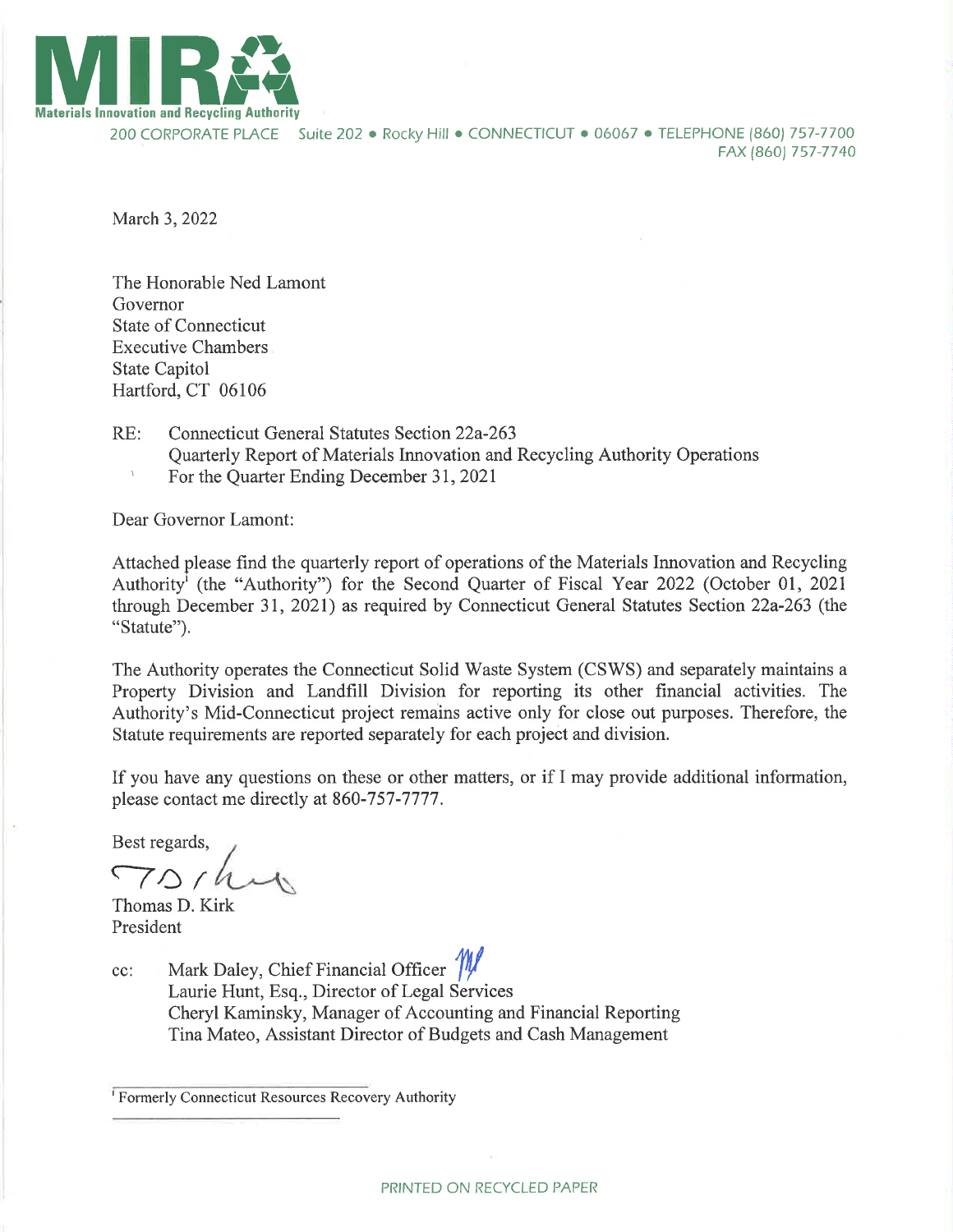

# **MATERIALS INNOVATION AND**

# **RECYCLING AUTHORITY**

A Component Unit of the State of Connecticut

# **CT GENERAL STATUES SECTION 22a-263**

## **QUARTERLY REPORT**

## **FOR**

## **QUARTER ENDING DECEMBER 31, 2021**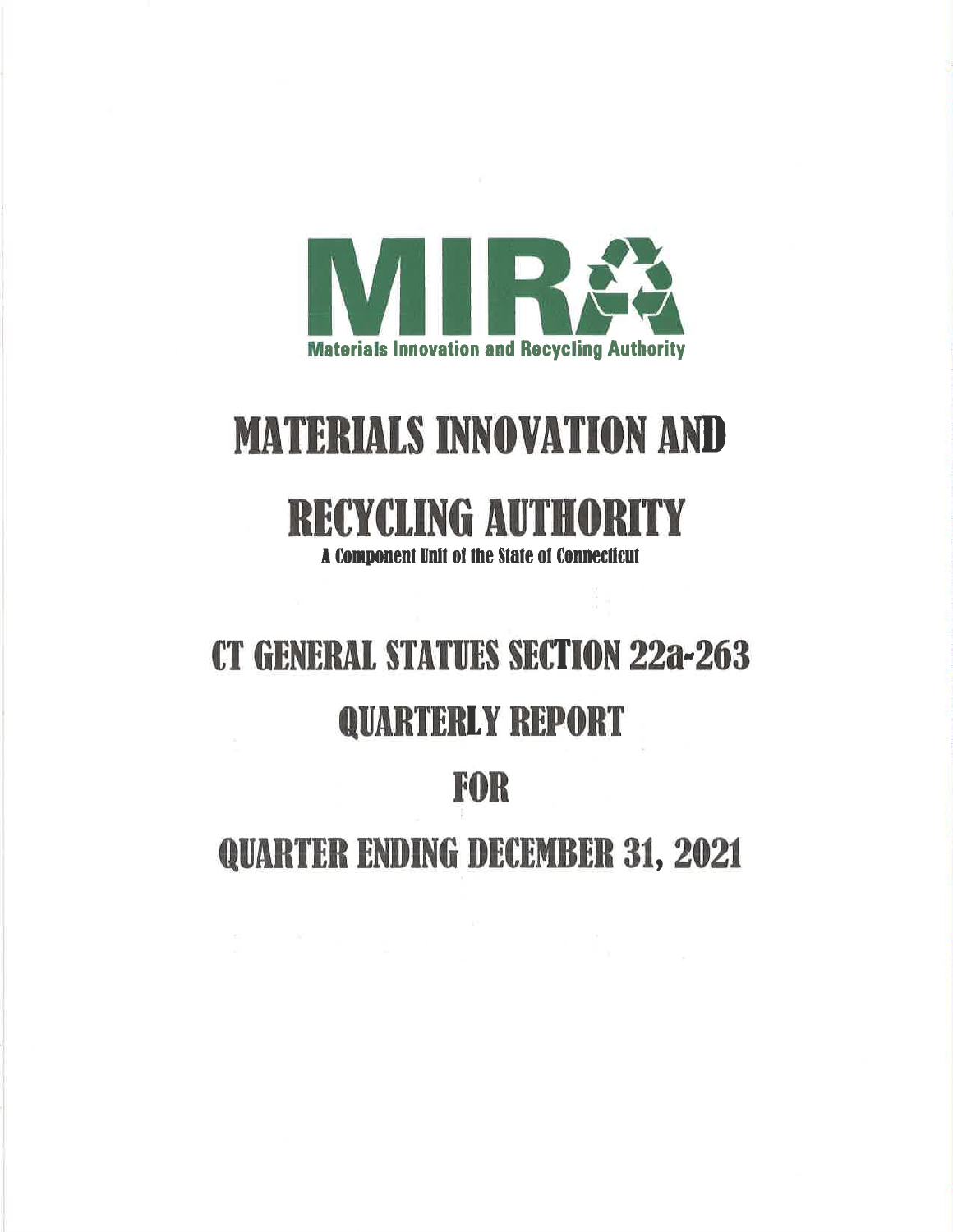" A listing of the number and type of waste management service contracts entered Into with local government units and persons, and the charges therefore; a listing of the contracts entered into for the services of private industry in the operation of systems and facilities:

|                                    |                  |                                         | <b>Revenues</b> |                               |
|------------------------------------|------------------|-----------------------------------------|-----------------|-------------------------------|
| Name                               | <b>RFS (Y/N)</b> | <b>Type of Contract</b>                 | Expenses)       | Project                       |
| Kalnen, Escalera and McHale PC     |                  | Legal Services - Employment Matters     | (\$15,000)      | Authority                     |
| Halloran & Sage, LLP               |                  | Legal Services - Property Division      | ( \$5,000)      | Property Division             |
| Halloran & Sage, LLP               |                  | Legal Services - Authority Budget       | (\$25,000)      | Authority                     |
| Halloran & Sage, LLP               |                  | Legal Services - CSWS                   | (S25,000)       | <b>CSWS</b>                   |
| Halloran & Sage, LLP               |                  | Legal Services - Landfill Division      | $($ \$5,000)    | Landfill Division             |
| Halloran & Sage, LLP               |                  | Legal Services - NAES Litigation        | ( \$60,000)     | <b>CSWS</b>                   |
| Project Management Associates, LLC |                  | Bi-Annual Solld Waste Compliance Audits | ( \$9,900)      | <b>CSWS</b>                   |
| Murphy Road Recycling LLC          | Ν                | Use and Maintenance Agreement           | per contract    | <b>CSWS</b>                   |
| Nextera Energy Power Marketing LLC |                  | Electricity Sales                       | per contract    | <b>Property Division/C6WS</b> |

Note:

Authority = MIRA general administrative expenses PD = Property Division

CSWS = Connecticut Solid Waste System

Expenses are contracted amounts

Revenues are actual revenues earned

Above list includes multiple requests for services generated from a single contract with a vendor

Contracts are listed based on effective date of the contract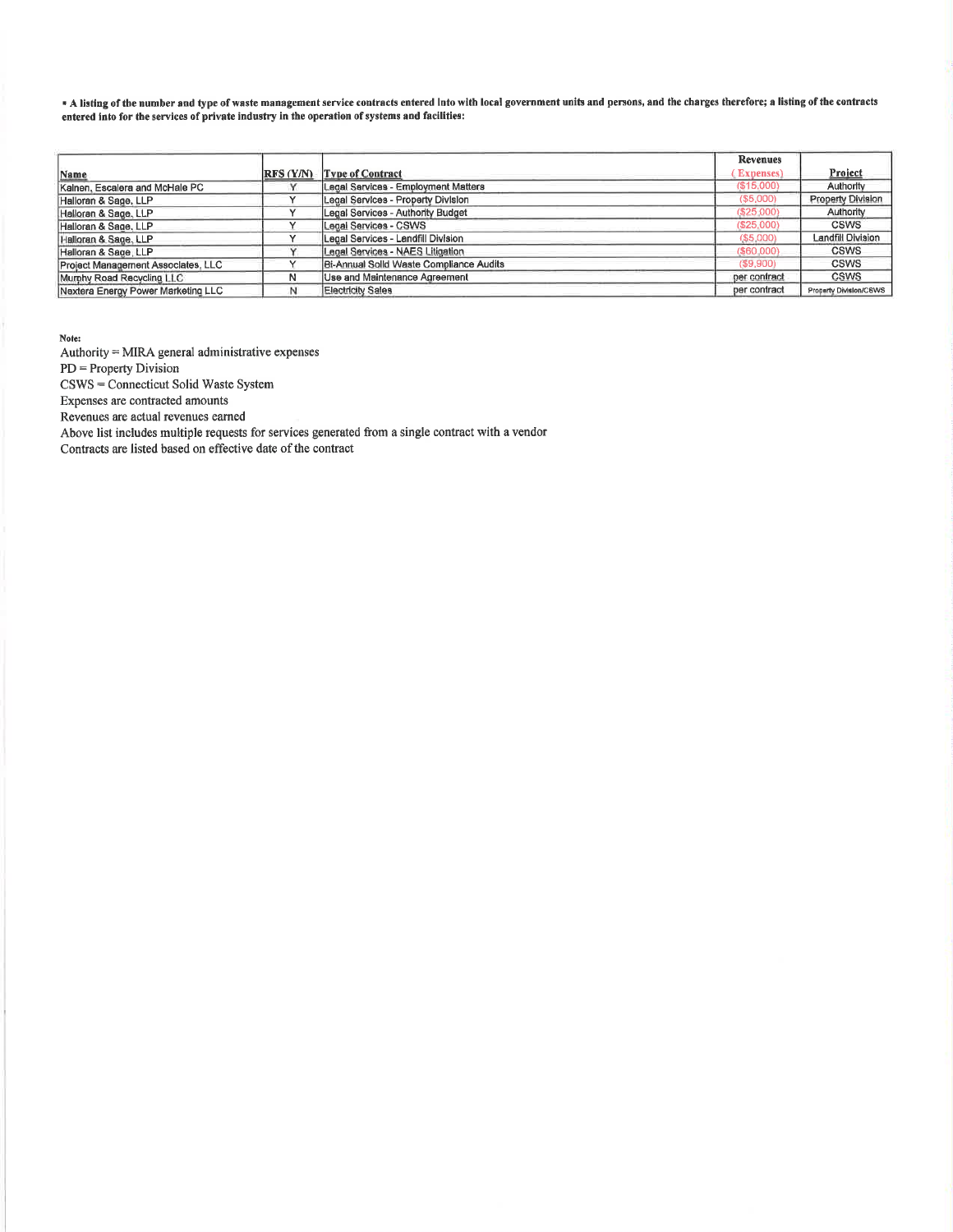There are no outstanding bonds as of December 31, 2021.

 $\sigma_{\rm c}$  and  $\sigma_{\rm c}$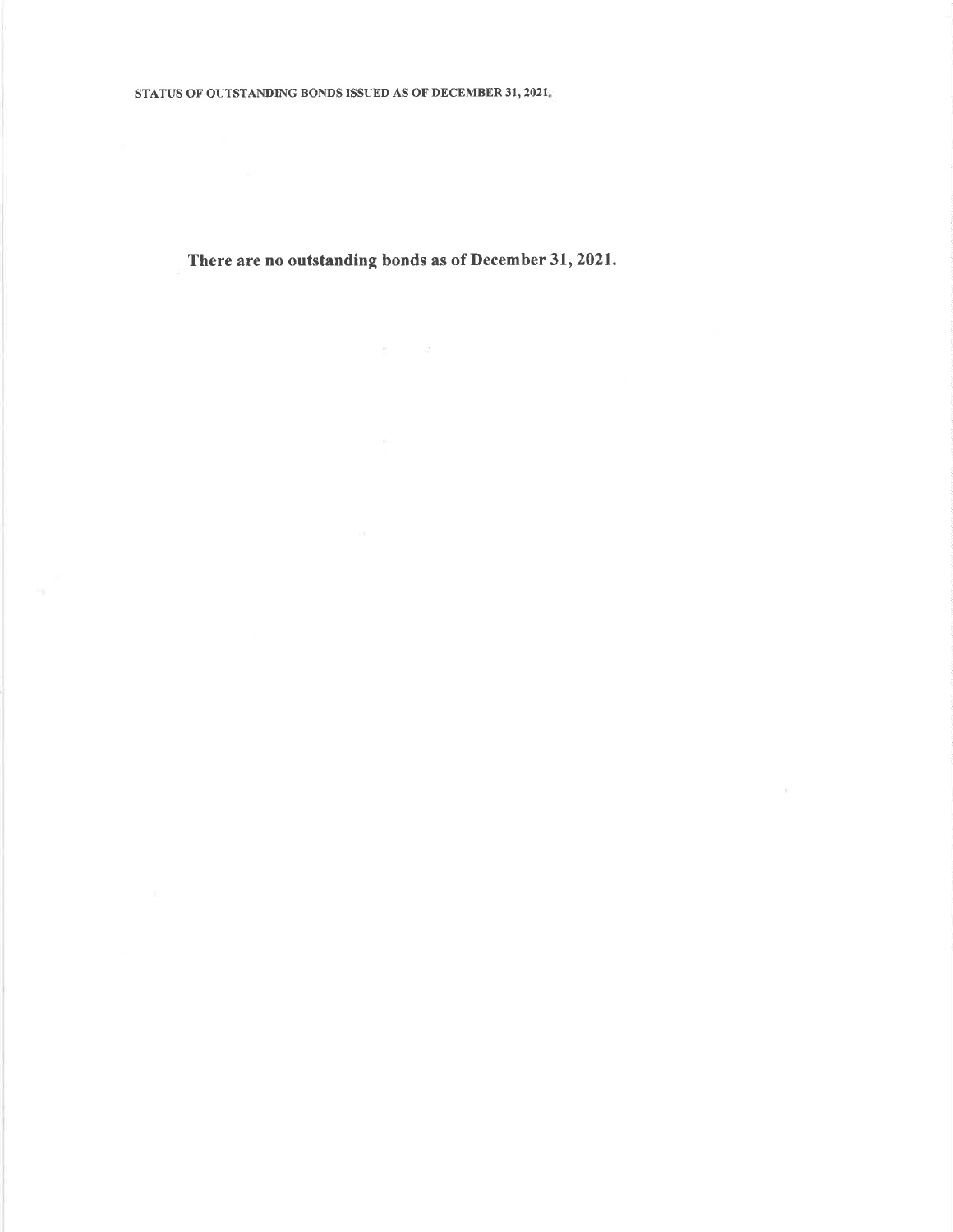A schedule of the amounts of waste received and processed in such facilities:

|                 | <b>Tons Received for</b> | <b>Tons Processed for</b> |  |  |
|-----------------|--------------------------|---------------------------|--|--|
|                 | the Quarter Ending       | the Quarter Ending        |  |  |
| <b>Facility</b> | 12/31/21                 | 12/31/21                  |  |  |
| <b>CSWS</b>     | 125,258                  | 121,682                   |  |  |

## A budget showing the administrative expenses of the Authority:

|                           | <b>Adopted FY2022</b> |
|---------------------------|-----------------------|
| <b>Project / Division</b> | Budget (\$000)        |
| <b>CSWS</b>               | 2,482,915             |
| <b>Property Division</b>  | 721,684               |
| <b>Landfill Division</b>  | 79,158                |
| Total                     | 3,283,757             |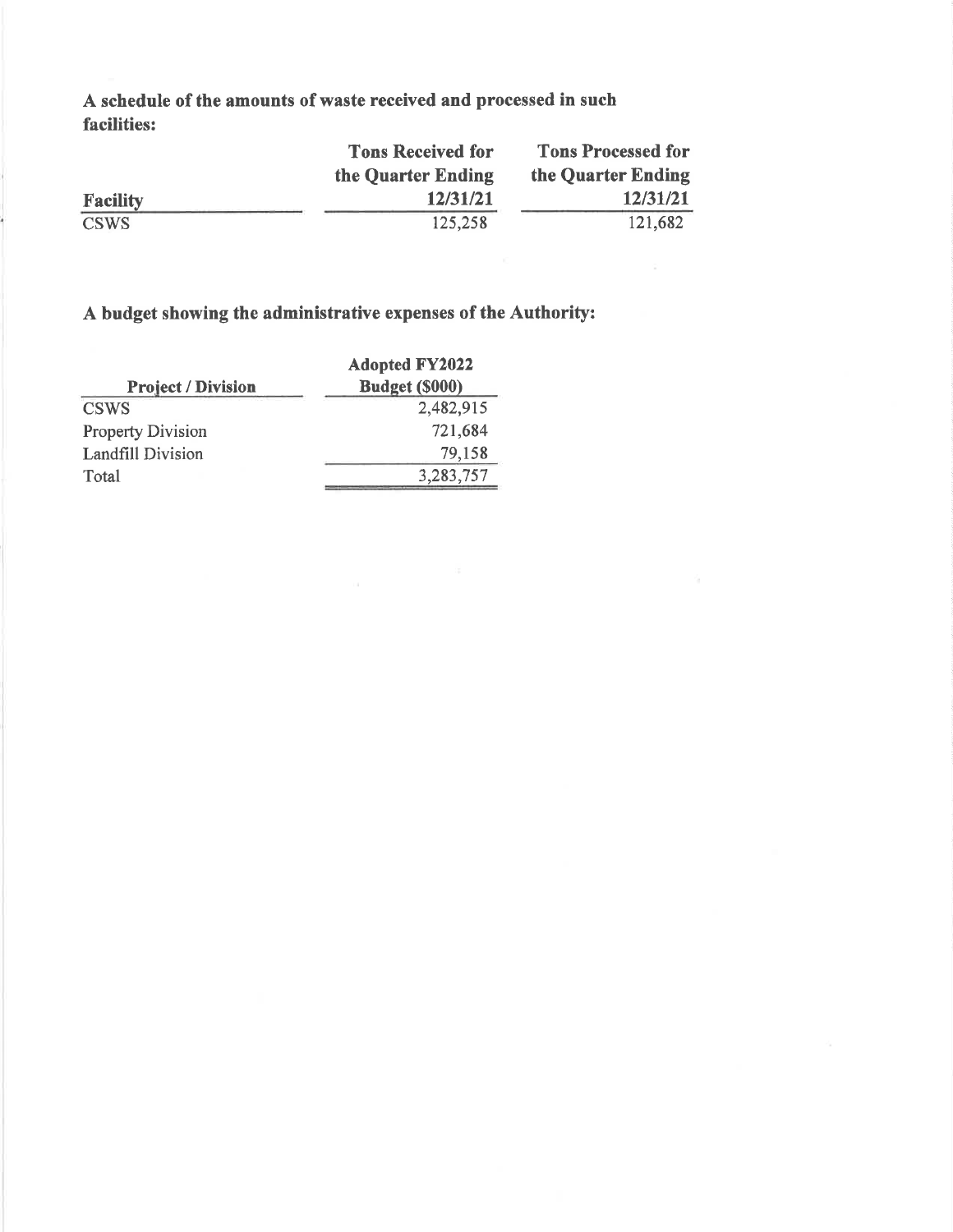## A report of revenues of the Authority from all sources and of the redistribution of any surplus revenues:

|                          | Revenues received for the<br><b>Quarter Ending 12/31/21</b><br>$(5000)^{(1)}$ | <b>Redistribution for the</b><br><b>Ouarter Ending 12/31/21</b><br>(S000) |   | Accrual <sup>(2)</sup> for Redistribution<br>for the Quarter Ending<br>12/31/21 (\$000) |  |
|--------------------------|-------------------------------------------------------------------------------|---------------------------------------------------------------------------|---|-----------------------------------------------------------------------------------------|--|
| $CSWS^{(3)}$             | 17,715                                                                        |                                                                           |   |                                                                                         |  |
| Landfill Division        | 54                                                                            |                                                                           | × |                                                                                         |  |
| Mid-Connecticut Project  | $\bullet$                                                                     |                                                                           | × |                                                                                         |  |
| <b>Property Division</b> | 2.551                                                                         |                                                                           | ٠ |                                                                                         |  |

<sup>(1)</sup> Revenues include Operating and Investment income.

(2) There are no accruals for the redistribution for quarter ending  $12/31/21$ .

### Note; Member tipping fees are established based on the municipality's tiered contractual arrangement.

The tiered rates for October 1, 2021 through December 31, 2021 are as follows:

| Tier 1 short-term                                              | S | 107.00 |
|----------------------------------------------------------------|---|--------|
| Tier I long-term                                               | S | 105.00 |
| Tier 2                                                         | S | 109.00 |
| Tier 3                                                         | Я | ۰      |
| - 1990年 - アンディー・ディー・ディー・エー・エー・エー・エー・エー・エー・エー エー・エー・エー・エー・エー・エー |   |        |

The non-member tipping fees vary by individual contract.

o.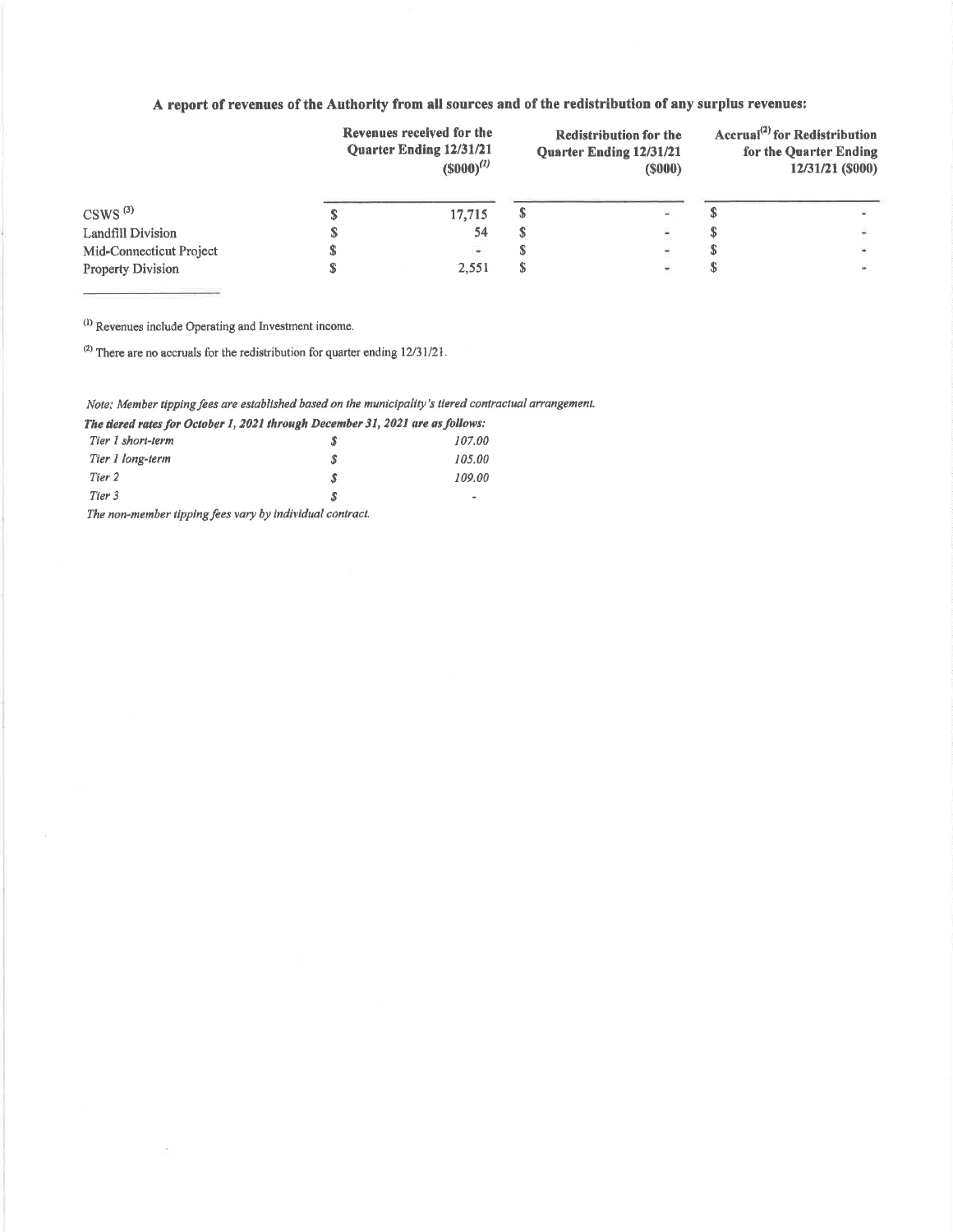### A listing of towns participating in the Authority's Connecticut Solid Waste System.

Tier 1 Long (MSW & Recycling) Avon **Bethlehem** Bloomfield Canaan Canton Chester Clinton Colebrook Cornwall Deep River Durham **East Granby East Hampton** Ellington Essex Farmington Granby Glastonbury Goshen Harwinton Haddam Hartford Killingworth Litchfield Lyme Marlborough Middlebury Middlefield Naugatuck Newington Norfolk North Canaan Old Lyme Old Saybrook Portland Rocky Hill RRDD#1 (a) Salisbury Sharon Simsbury Torrington Thomaston Watertown Wethersfield Woodbury

Tier 1 Long (MSW only)  $n/a$ 

Tier 1 Short (MSW & Recycling) Westbrook - Effective 11/1/17

**T2 (MSW Only)** Manchester

T3 (MSW & Recycling)  $n/a$ 

T4 (MSW & Recycling)  $n/a$